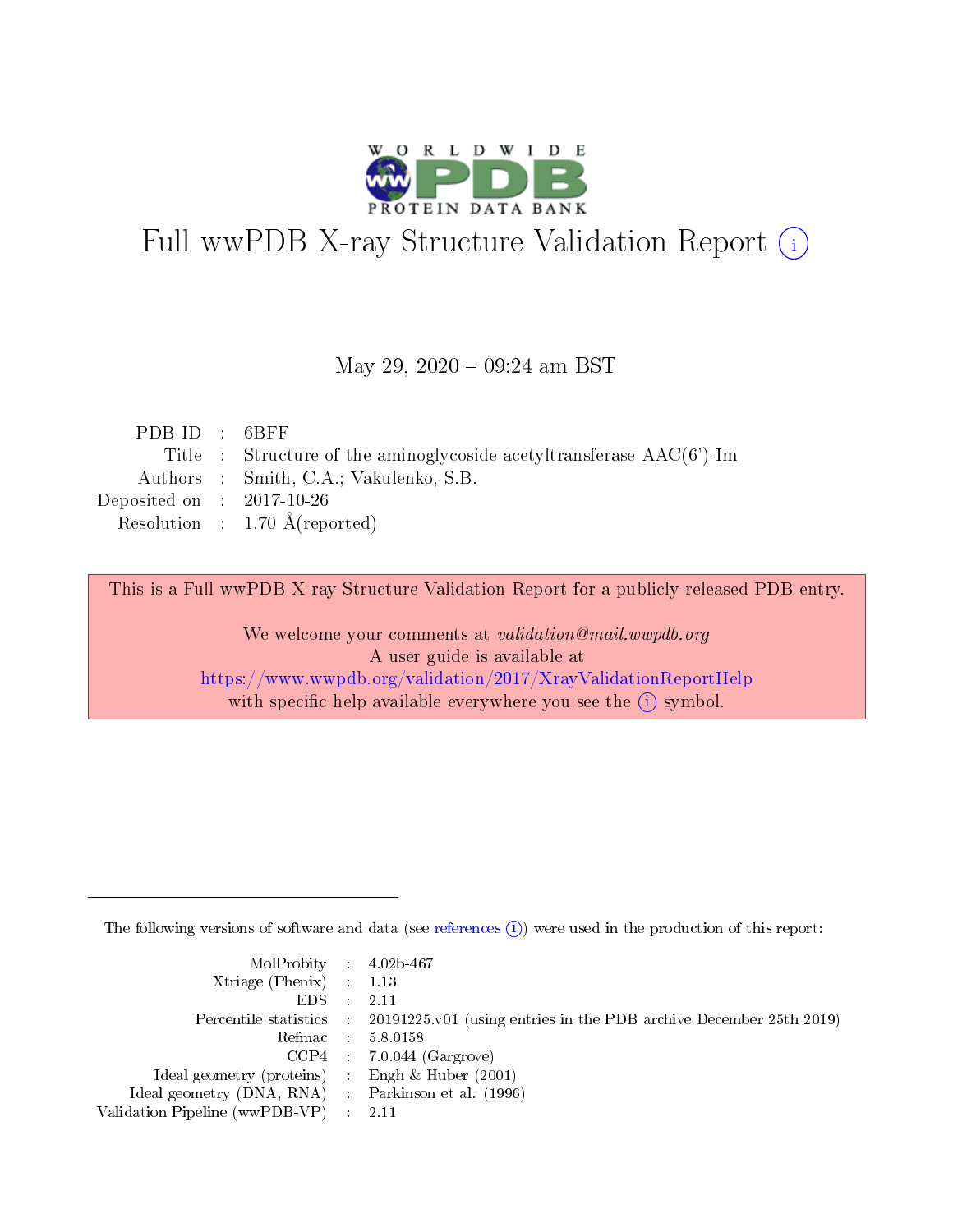# 1 [O](https://www.wwpdb.org/validation/2017/XrayValidationReportHelp#overall_quality)verall quality at a glance  $(i)$

The following experimental techniques were used to determine the structure: X-RAY DIFFRACTION

The reported resolution of this entry is 1.70 Å.

Percentile scores (ranging between 0-100) for global validation metrics of the entry are shown in the following graphic. The table shows the number of entries on which the scores are based.



| Metric                | Whole archive<br>$(\#\mathrm{Entries})$ | Similar resolution<br>$(\#\text{Entries}, \text{resolution range}(\text{\AA}))$ |
|-----------------------|-----------------------------------------|---------------------------------------------------------------------------------|
| $R_{free}$            | 130704                                  | $4298(1.70-1.70)$                                                               |
| Clashscore            | 141614                                  | $4695(1.70-1.70)$                                                               |
| Ramachandran outliers | 138981                                  | $\overline{4610}$ $(1.70-1.70)$                                                 |
| Sidechain outliers    | 138945                                  | $4610(1.70-1.70)$                                                               |
| RSRZ outliers         | 127900                                  | $\overline{4222}$ $(1.70-1.70)$                                                 |

The table below summarises the geometric issues observed across the polymeric chains and their fit to the electron density. The red, orange, yellow and green segments on the lower bar indicate the fraction of residues that contain outliers for  $>=3, 2, 1$  and 0 types of geometric quality criteria respectively. A grey segment represents the fraction of residues that are not modelled. The numeric value for each fraction is indicated below the corresponding segment, with a dot representing fractions  $\epsilon=5\%$  The upper red bar (where present) indicates the fraction of residues that have poor fit to the electron density. The numeric value is given above the bar.

| Mol | Chain | Length | Quality of chain |    |  |
|-----|-------|--------|------------------|----|--|
|     |       | 178    | 2%<br>92%        | 8% |  |
|     |       | 179    | 3%<br>92%        | 8% |  |

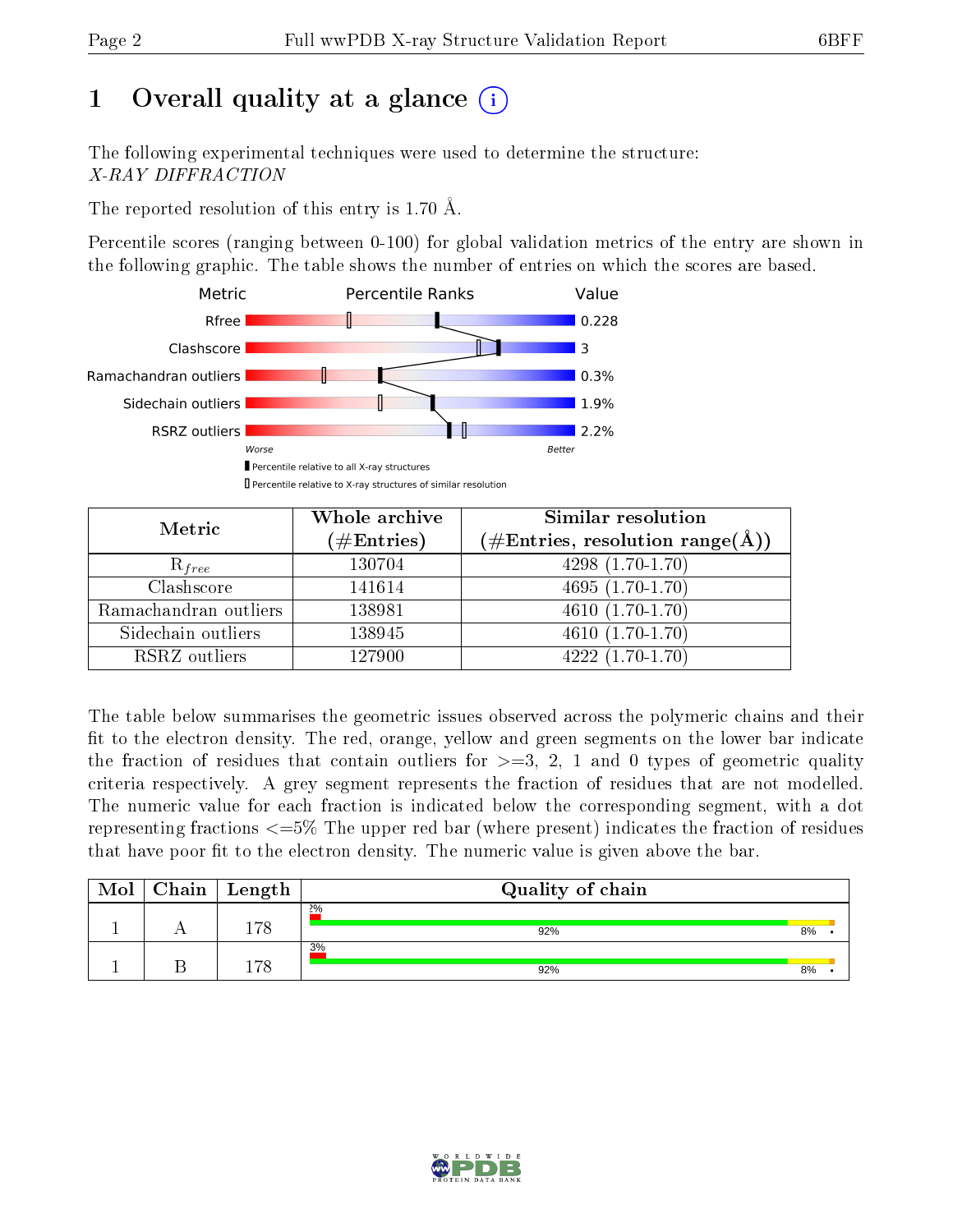# 2 Entry composition (i)

There are 3 unique types of molecules in this entry. The entry contains 3317 atoms, of which 0 are hydrogens and 0 are deuteriums.

In the tables below, the ZeroOcc column contains the number of atoms modelled with zero occupancy, the AltConf column contains the number of residues with at least one atom in alternate conformation and the Trace column contains the number of residues modelled with at most 2 atoms.

Molecule 1 is a protein called Aminoglycoside acetyltransferase.

| Mol |  | Chain   Residues    | Atoms     |         |     |        | ZeroOcc   AltConf   Trace |  |  |
|-----|--|---------------------|-----------|---------|-----|--------|---------------------------|--|--|
|     |  | 178                 | Total C N |         |     |        |                           |  |  |
|     |  | 1523 972 257 284 10 |           |         |     |        |                           |  |  |
|     |  | 178                 | Total C N |         |     | $\cap$ |                           |  |  |
|     |  | 1517                |           | 968 256 | 283 | -10    |                           |  |  |

• Molecule 2 is MAGNESIUM ION (three-letter code: MG) (formula: Mg).

|  | Mol   Chain   Residues | Atoms    | $ZeroOcc \   \ AltConf \  $ |
|--|------------------------|----------|-----------------------------|
|  |                        | Total Mg |                             |
|  |                        | Total Mg |                             |

• Molecule 3 is water.

|  | $Mol$   Chain   Residues | Atoms               | $ZeroOcc \mid AltConf \mid$ |
|--|--------------------------|---------------------|-----------------------------|
|  | 139                      | Total<br>140<br>140 |                             |
|  | 134                      | Total<br>135<br>135 |                             |

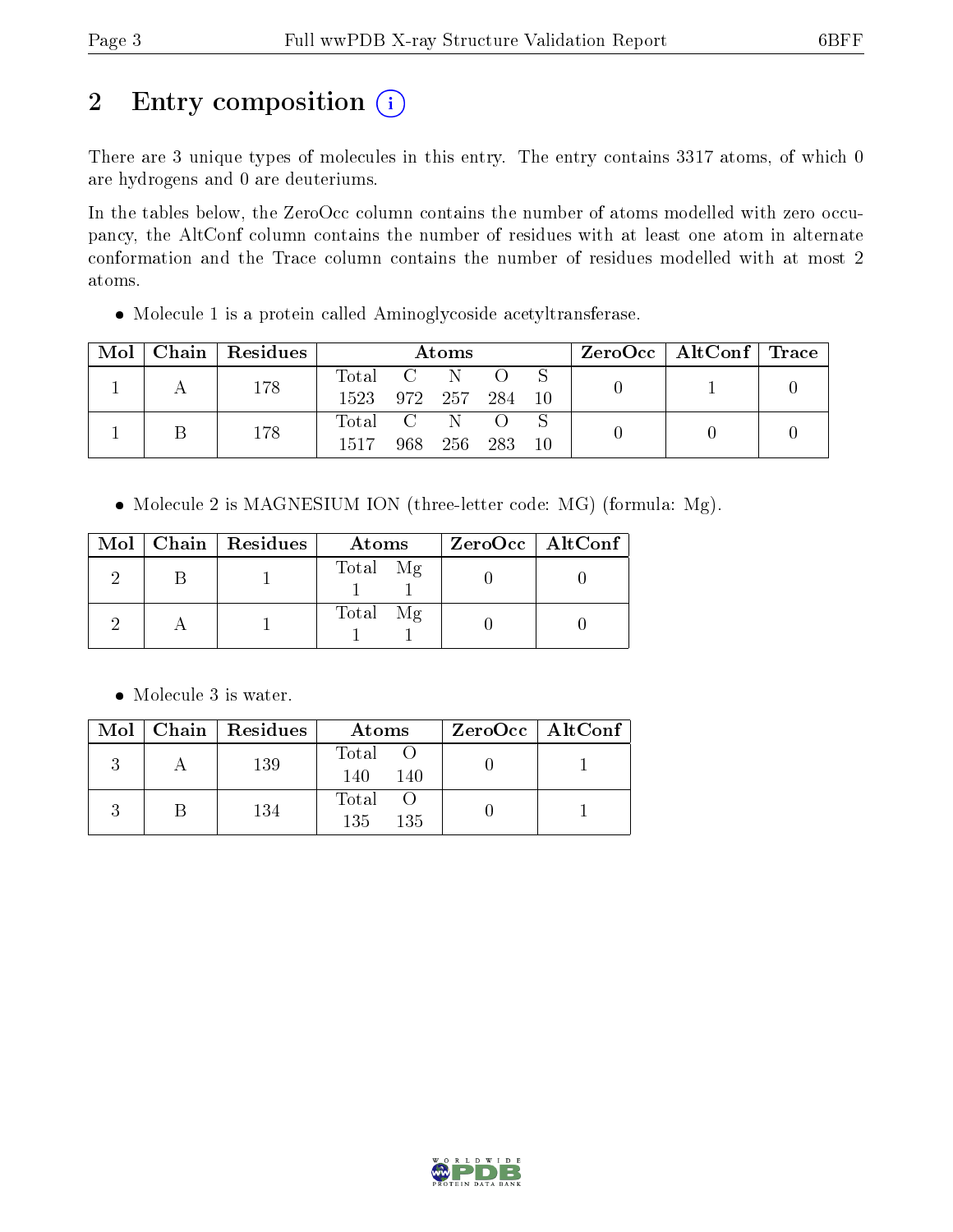## 3 Residue-property plots  $(i)$

These plots are drawn for all protein, RNA and DNA chains in the entry. The first graphic for a chain summarises the proportions of the various outlier classes displayed in the second graphic. The second graphic shows the sequence view annotated by issues in geometry and electron density. Residues are color-coded according to the number of geometric quality criteria for which they contain at least one outlier: green  $= 0$ , yellow  $= 1$ , orange  $= 2$  and red  $= 3$  or more. A red dot above a residue indicates a poor fit to the electron density (RSRZ  $> 2$ ). Stretches of 2 or more consecutive residues without any outlier are shown as a green connector. Residues present in the sample, but not in the model, are shown in grey.

• Molecule 1: Aminoglycoside acetyltransferase



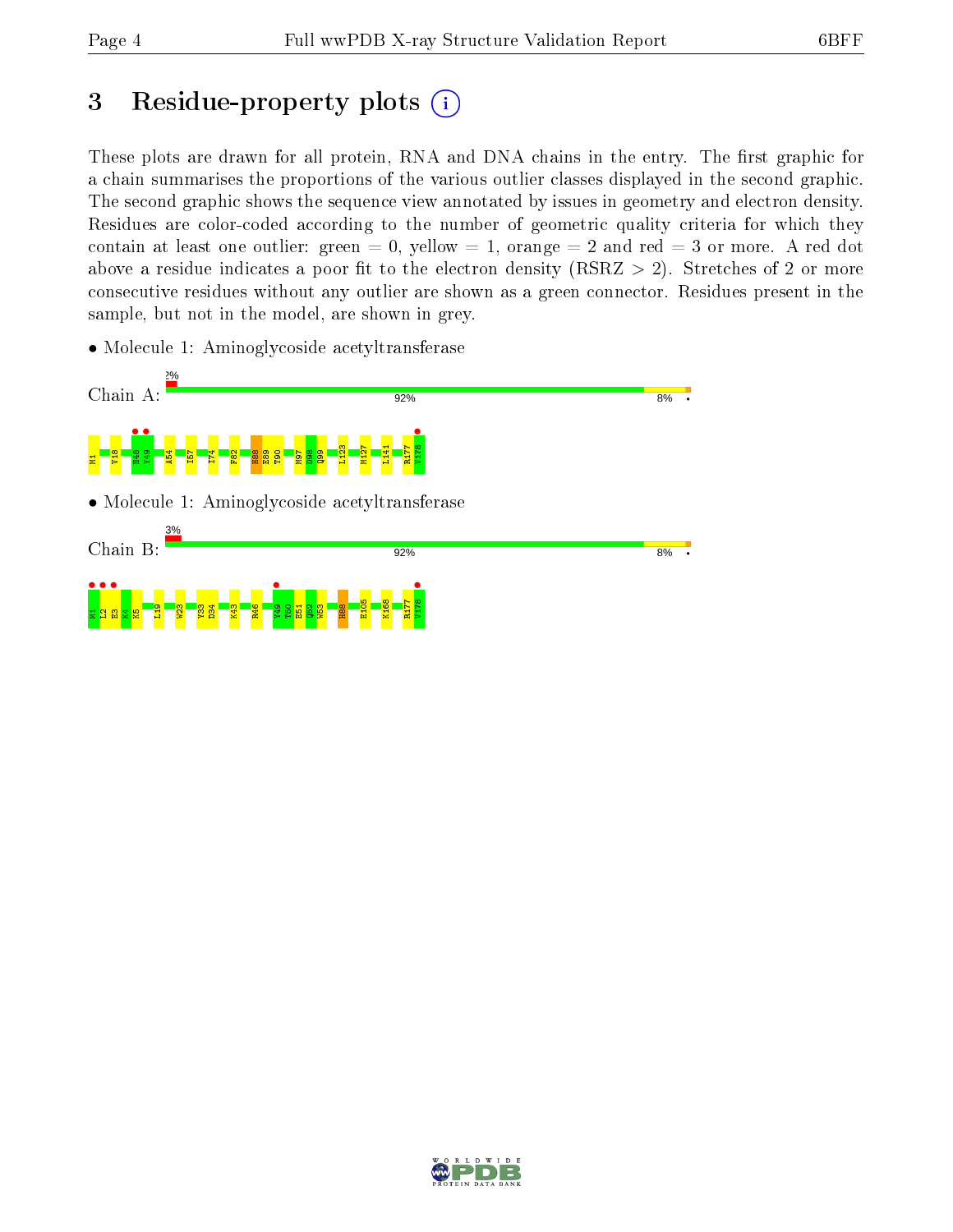## 4 Data and refinement statistics  $(i)$

| Property                                                         | Value                                             | Source     |
|------------------------------------------------------------------|---------------------------------------------------|------------|
| Space group                                                      | $\overline{C}$ 1 2 1                              | Depositor  |
| Cell constants                                                   | $161.55\rm \AA$<br>34.95Å<br>67.32Å               |            |
| a, b, c, $\alpha$ , $\beta$ , $\gamma$                           | $102.33^{\circ}$ $90.00^{\circ}$<br>$90.00^\circ$ | Depositor  |
| Resolution $(A)$                                                 | $34.12 - 1.70$                                    | Depositor  |
|                                                                  | $34.12 - 1.70$                                    | <b>EDS</b> |
| % Data completeness                                              | $\overline{97.1 (34.12-1.70)}$                    | Depositor  |
| (in resolution range)                                            | $97.0(34.12-1.70)$                                | <b>EDS</b> |
| $R_{merge}$                                                      | 0.06                                              | Depositor  |
| $\mathrm{R}_{sym}$                                               | (Not available)                                   | Depositor  |
| $\langle I/\sigma(I) \rangle^{-1}$                               | $1.51$ (at 1.70Å)                                 | Xtriage    |
| Refinement program                                               | PHENIX 1.12 2829                                  | Depositor  |
|                                                                  | $\overline{0.185}$ ,<br>0.229                     | Depositor  |
| $R, R_{free}$                                                    | 0.185,<br>0.228                                   | DCC        |
| $\mathcal{R}_{free}$ test set                                    | $\overline{2013}$ reflections $(5.05\%)$          | wwPDB-VP   |
| Wilson B-factor $(A^2)$                                          | 23.1                                              | Xtriage    |
| Anisotropy                                                       | 0.234                                             | Xtriage    |
| Bulk solvent $k_{sol}(\text{e}/\text{A}^3), B_{sol}(\text{A}^2)$ | $0.35$ , 49.4                                     | <b>EDS</b> |
| L-test for twinning <sup>2</sup>                                 | $< L >$ = 0.48, $< L2 >$ = 0.31                   | Xtriage    |
| Estimated twinning fraction                                      | No twinning to report.                            | Xtriage    |
| $F_o, F_c$ correlation                                           | 0.96                                              | <b>EDS</b> |
| Total number of atoms                                            | 3317                                              | wwPDB-VP   |
| Average B, all atoms $(A^2)$                                     | 28.0                                              | wwPDB-VP   |

Xtriage's analysis on translational NCS is as follows: The largest off-origin peak in the Patterson function is  $9.95\%$  of the height of the origin peak. No significant pseudotranslation is detected.

<sup>&</sup>lt;sup>2</sup>Theoretical values of  $\langle |L| \rangle$ ,  $\langle L^2 \rangle$  for acentric reflections are 0.5, 0.333 respectively for untwinned datasets, and 0.375, 0.2 for perfectly twinned datasets.



<span id="page-4-1"></span><span id="page-4-0"></span><sup>1</sup> Intensities estimated from amplitudes.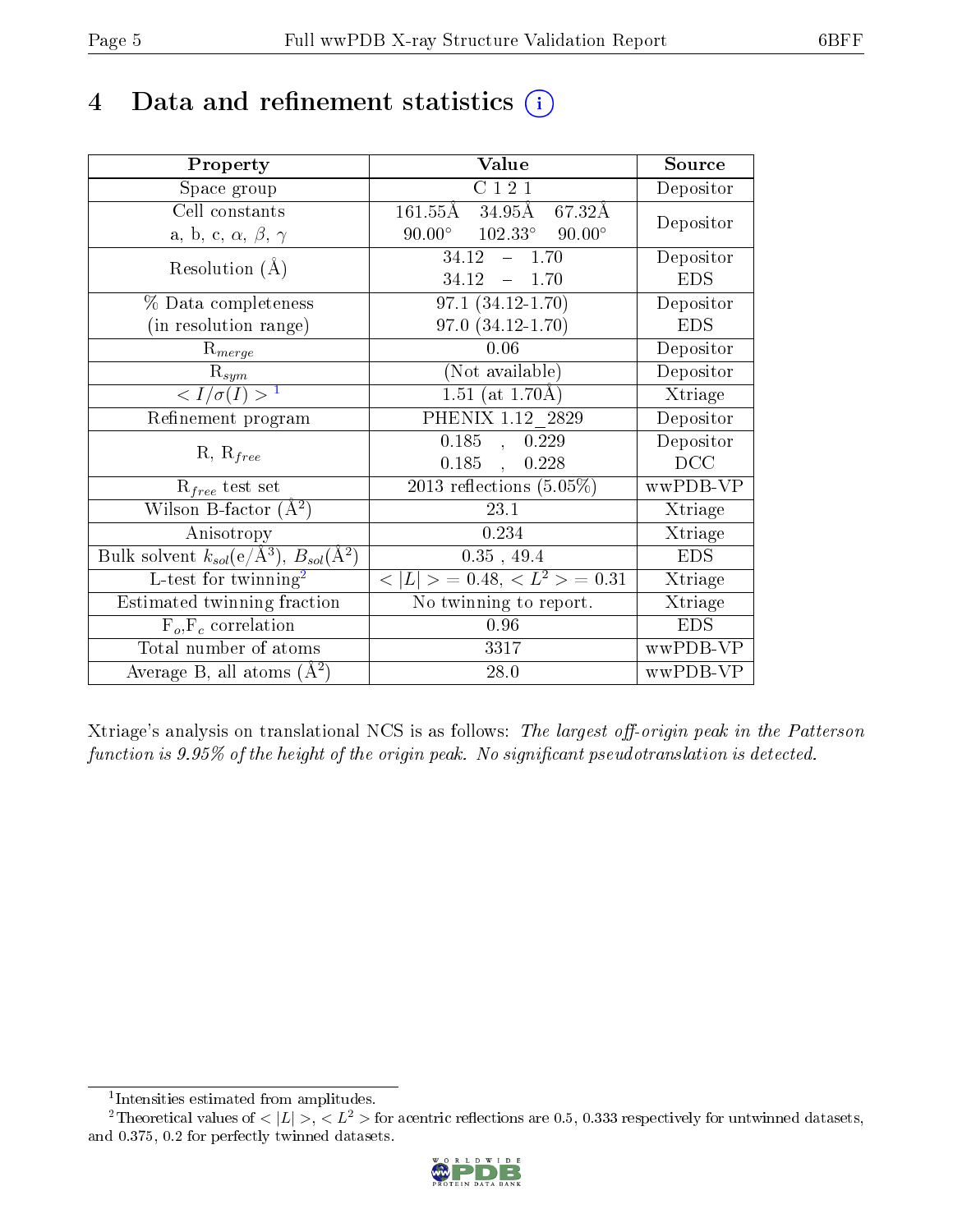## 5 Model quality  $(i)$

## 5.1 Standard geometry (i)

Bond lengths and bond angles in the following residue types are not validated in this section: MG

The Z score for a bond length (or angle) is the number of standard deviations the observed value is removed from the expected value. A bond length (or angle) with  $|Z| > 5$  is considered an outlier worth inspection. RMSZ is the root-mean-square of all Z scores of the bond lengths (or angles).

| Mol | Chain |             | Bond lengths | Bond angles |             |  |
|-----|-------|-------------|--------------|-------------|-------------|--|
|     |       | <b>RMSZ</b> | $\# Z  > 5$  | RMSZ        | $\ Z\  > 5$ |  |
|     |       | 0.43        | 0/1561       | 0.59        | 0/2104      |  |
|     | R     | 0.42        | 0/1552       | 0.59        | 0/2092      |  |
| AH  | A 11  | 0.42        | 0/3113       | 0.59        | 4196        |  |

There are no bond length outliers.

There are no bond angle outliers.

There are no chirality outliers.

There are no planarity outliers.

## $5.2$  Too-close contacts  $(i)$

In the following table, the Non-H and H(model) columns list the number of non-hydrogen atoms and hydrogen atoms in the chain respectively. The H(added) column lists the number of hydrogen atoms added and optimized by MolProbity. The Clashes column lists the number of clashes within the asymmetric unit, whereas Symm-Clashes lists symmetry related clashes.

|   |   |      | $\text{Mol}$   Chain   Non-H   H(model)   H(added) |      |    | $\mid$ Clashes $\mid$ Symm-Clashes |
|---|---|------|----------------------------------------------------|------|----|------------------------------------|
|   |   | 1523 |                                                    | 1482 |    |                                    |
|   | В | 1517 |                                                    | 1474 |    |                                    |
|   |   |      |                                                    |      |    |                                    |
|   |   |      |                                                    |      |    |                                    |
| ച |   | 140  |                                                    |      |    |                                    |
| ച | R | 135  |                                                    |      |    |                                    |
|   |   | 3317 |                                                    | 2956 | 18 |                                    |

The all-atom clashscore is defined as the number of clashes found per 1000 atoms (including hydrogen atoms). The all-atom clashscore for this structure is 3.

All (18) close contacts within the same asymmetric unit are listed below, sorted by their clash

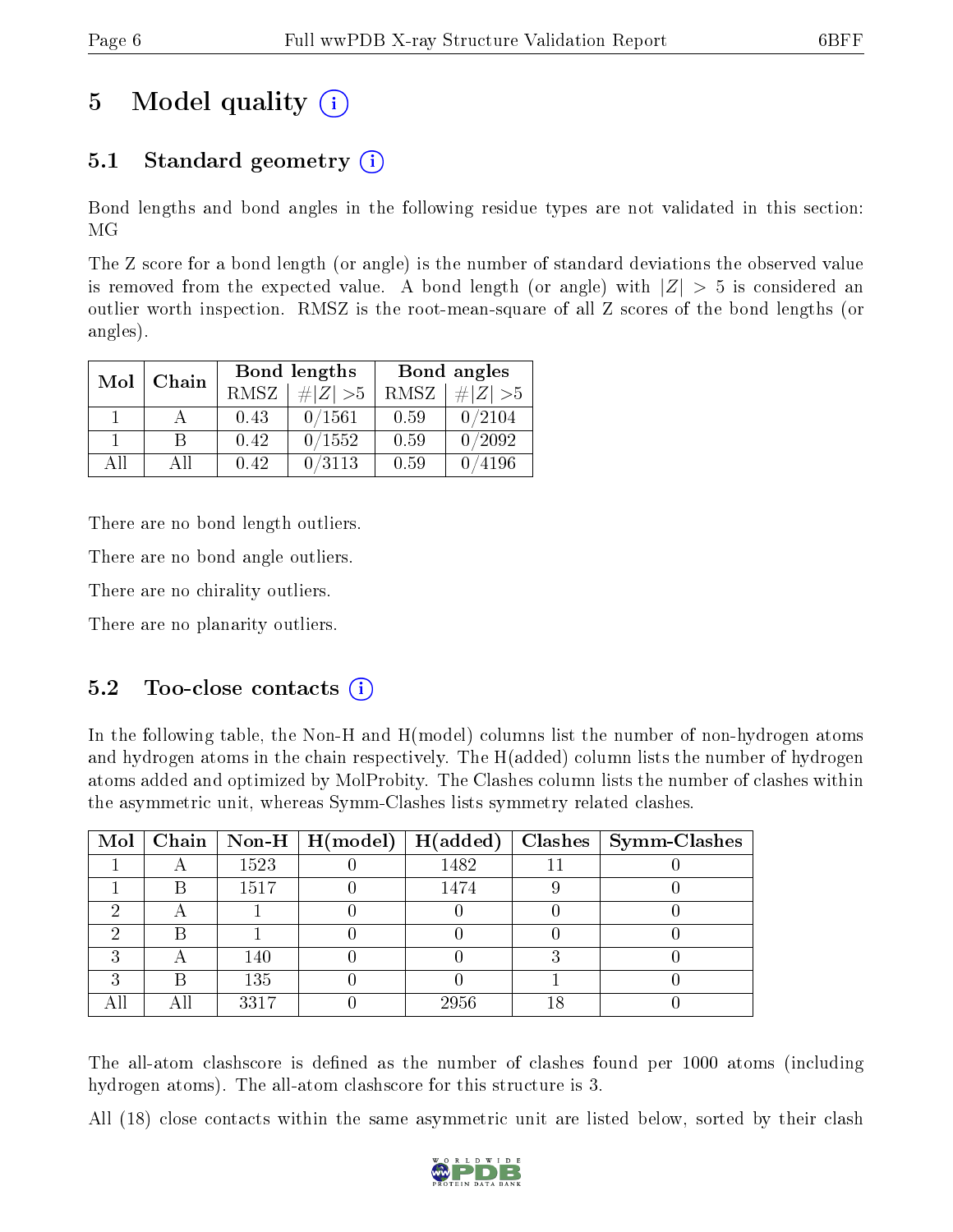| Atom-1             |                    | Interatomic      | Clash           |
|--------------------|--------------------|------------------|-----------------|
|                    | Atom-2             | distance $(\AA)$ | overlap $(\AA)$ |
| 1:B:177:ARG:NH2    | 3:B:301:HOH:O      | 2.22             | 0.71            |
| 1:A:177:ARG:NH1    | 3:A:301:HOH:O      | 2.25             | 0.61            |
| 1: A:1: MET: N     | 3:A:302:HOH:O      | 2.34             | 0.60            |
| 1:A:54:ALA:H       | 1: A:57: ILE: HD11 | 1.69             | 0.57            |
| 1:A:54:ALA:N       | 1: A:57: ILE: HD11 | 2.20             | 0.56            |
| 1: A:97: MET:HG2   | 1:A:99[A]:GLN:OE1  | 2.08             | 0.52            |
| 1:B:19:LEU:HG      | 1:B:23:TRP:CZ2     | 2.45             | 0.52            |
| 1:B:43:LYS:HD3     | 1:B:46:ARG:NH2     | 2.25             | 0.51            |
| 1: A:74: ILE: HG13 | 1: A:97: MET:HG3   | 1.96             | 0.47            |
| $1: A:82:$ PHE:CE2 | 1: A:89: GLU:HG3   | 2.50             | 0.47            |
| 1:B:105:GLU:CD     | 1:B:105:GLU:H      | 2.18             | 0.47            |
| 1:B:51:GLU:HG3     | 1:B:53:TRP:HD1     | 1.81             | 0.45            |
| 1:A:177:ARG:HH11   | 1:B:177:ARG:HH21   | 1.65             | 0.45            |
| 1:B:168:LYS:HD2    | 1:B:168:LYS:HA     | 1.84             | 0.44            |
| 1: B: 33: TYR: O   | 1:B:34:ASP:HB2     | 2.16             | 0.44            |
| 1: A:123:LEU:HD23  | 1: A: 127: MET:HG3 | 2.01             | 0.43            |
| 1: A:18: VAL:HG13  | 3:A:338:HOH:O      | 2.18             | 0.42            |
| 1: A:88: HIS:CD2   | 1:B:88:HIS:H       | 2.39             | 0.40            |

magnitude.

There are no symmetry-related clashes.

## 5.3 Torsion angles  $(i)$

#### 5.3.1 Protein backbone  $(i)$

In the following table, the Percentiles column shows the percent Ramachandran outliers of the chain as a percentile score with respect to all X-ray entries followed by that with respect to entries of similar resolution.

The Analysed column shows the number of residues for which the backbone conformation was analysed, and the total number of residues.

| Mol | Chain | Analysed                      | Allowed   Outliers<br>Favoured |          |          | Percentiles |    |  |
|-----|-------|-------------------------------|--------------------------------|----------|----------|-------------|----|--|
|     |       | $177/178$ (99\%)   175 (99\%) |                                | $2(1\%)$ |          | 100 100     |    |  |
|     |       | $176/178$ (99\%)   172 (98\%) |                                | $3(2\%)$ | $1(1\%)$ | 25          | 11 |  |
| All | All   | $353/356$ (99\%)   347 (98\%) |                                | $5(1\%)$ | $1(0\%)$ |             | 24 |  |

All (1) Ramachandran outliers are listed below:

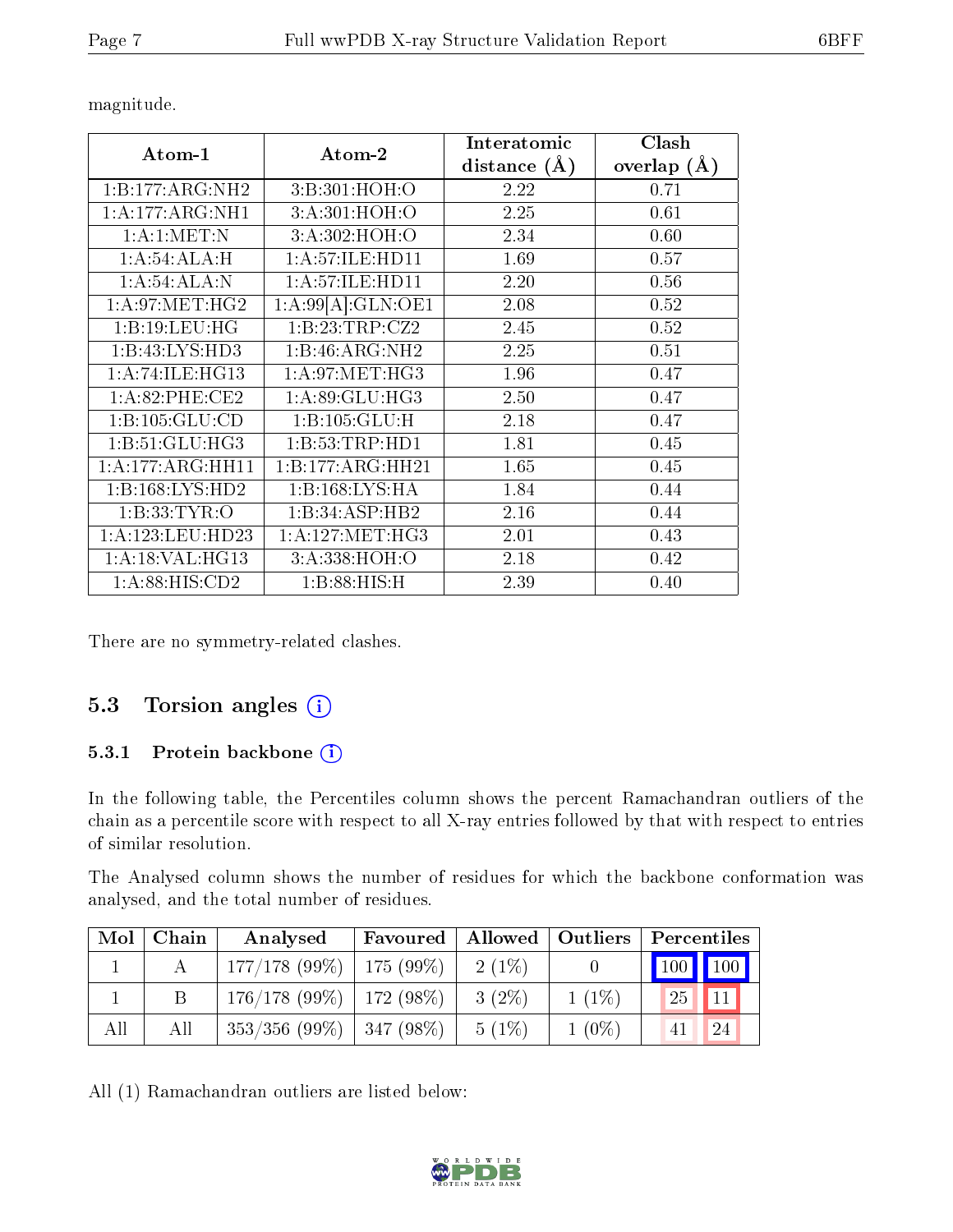| Mol | $\mid$ Chain $\mid$ Res | vpe |
|-----|-------------------------|-----|
|     |                         |     |

#### 5.3.2 Protein sidechains (i)

In the following table, the Percentiles column shows the percent sidechain outliers of the chain as a percentile score with respect to all X-ray entries followed by that with respect to entries of similar resolution.

The Analysed column shows the number of residues for which the sidechain conformation was analysed, and the total number of residues.

| Mol | Chain | Analysed         | Rotameric   Outliers |           | Percentiles            |  |
|-----|-------|------------------|----------------------|-----------|------------------------|--|
|     |       | $162/161(101\%)$ | $159(98\%)$          | $3(2\%)$  | 57 <sub>1</sub><br> 41 |  |
|     |       | $161/161$ (100%) | 158 (98%)            | $3(2\%)$  | 57<br>-41              |  |
| All | All   | $323/322(100\%)$ | $317(98\%)$          | 6 $(2\%)$ | 57 <sup>1</sup><br>41  |  |

All (6) residues with a non-rotameric sidechain are listed below:

| Mol | Chain | Res | Type       |
|-----|-------|-----|------------|
|     |       | 88  | <b>HIS</b> |
|     |       | 90  | THR        |
|     |       | 141 | LEU        |
|     |       | 2   | <b>LEU</b> |
|     |       | 5   | <b>LYS</b> |
|     |       | QΩ  | <b>HIS</b> |

Some sidechains can be flipped to improve hydrogen bonding and reduce clashes. There are no such sidechains identified.

#### $5.3.3$  RNA  $(i)$

There are no RNA molecules in this entry.

### 5.4 Non-standard residues in protein, DNA, RNA chains  $(i)$

There are no non-standard protein/DNA/RNA residues in this entry.

### 5.5 Carbohydrates  $(i)$

There are no carbohydrates in this entry.

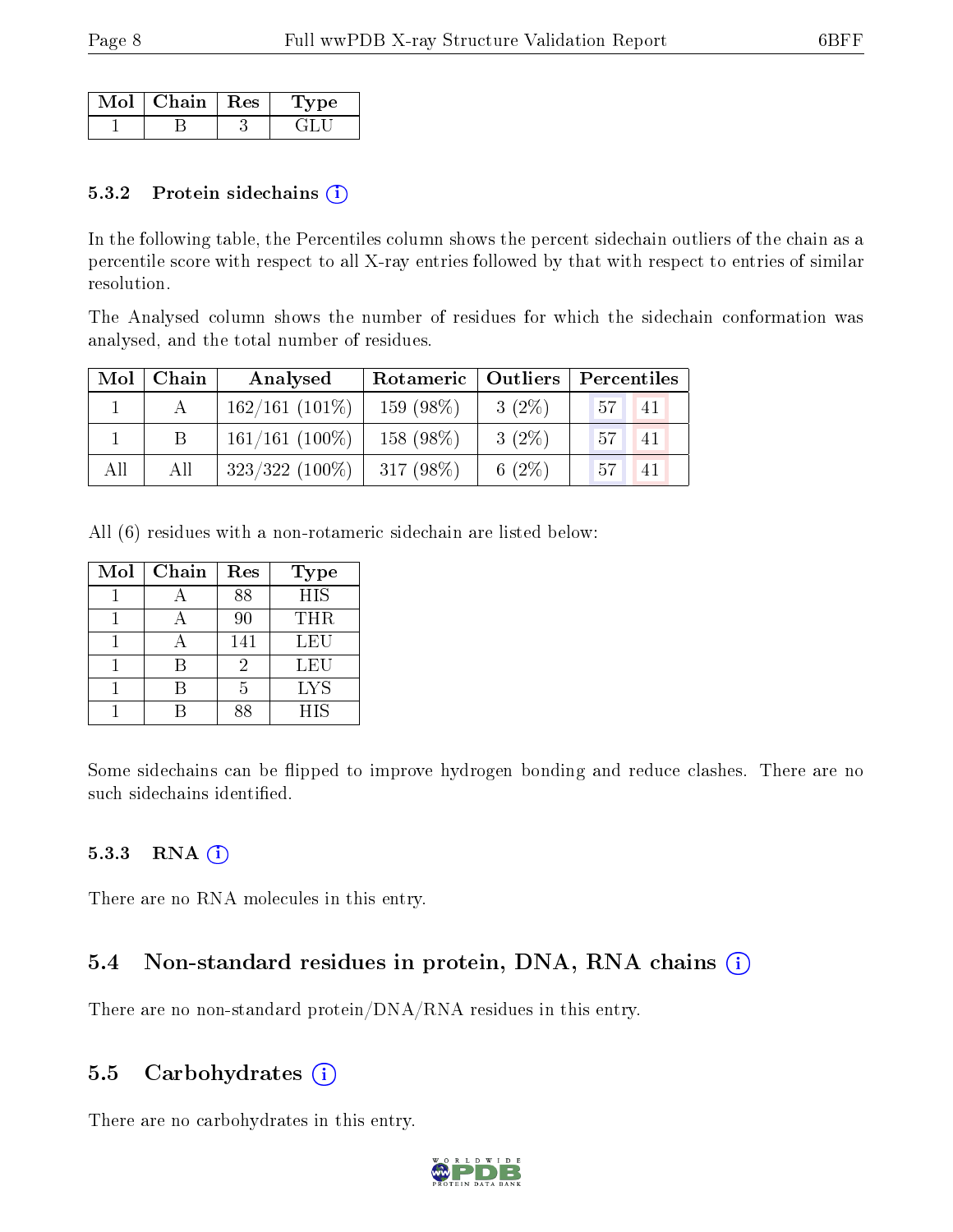## 5.6 Ligand geometry (i)

Of 2 ligands modelled in this entry, 2 are monoatomic - leaving 0 for Mogul analysis. There are no bond length outliers. There are no bond angle outliers. There are no chirality outliers. There are no torsion outliers. There are no ring outliers. No monomer is involved in short contacts.

## 5.7 [O](https://www.wwpdb.org/validation/2017/XrayValidationReportHelp#nonstandard_residues_and_ligands)ther polymers  $(i)$

There are no such residues in this entry.

### 5.8 Polymer linkage issues (i)

There are no chain breaks in this entry.

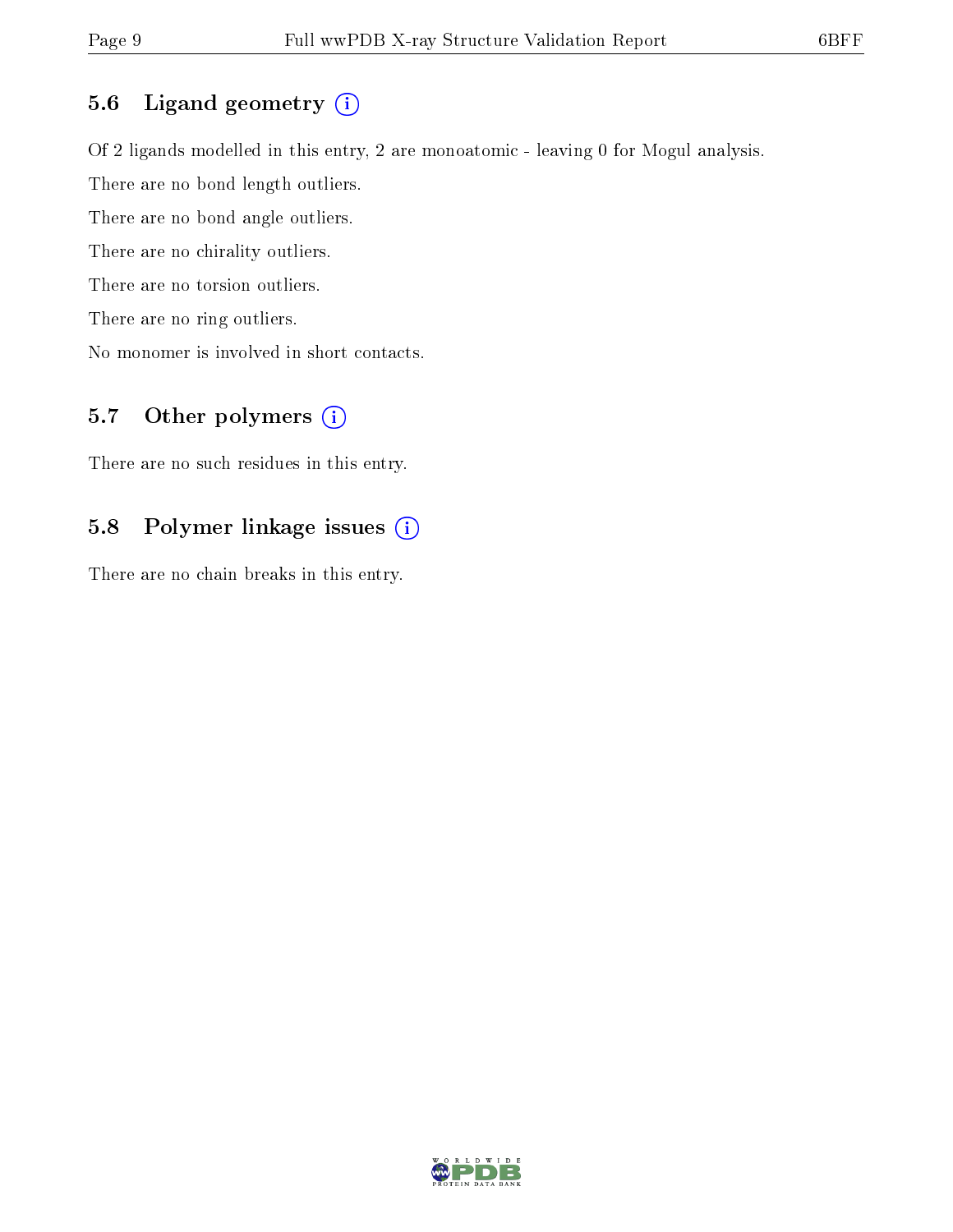## 6 Fit of model and data  $\left( \cdot \right)$

## 6.1 Protein, DNA and RNA chains (i)

In the following table, the column labelled  $#RSRZ>2'$  contains the number (and percentage) of RSRZ outliers, followed by percent RSRZ outliers for the chain as percentile scores relative to all X-ray entries and entries of similar resolution. The OWAB column contains the minimum, median,  $95<sup>th</sup>$  percentile and maximum values of the occupancy-weighted average B-factor per residue. The column labelled  $Q< 0.9$  lists the number of (and percentage) of residues with an average occupancy less than 0.9.

| Mol | Chain | Analysed          | $<$ RSRZ $>$ $ $ | $\rm \#RSRZ{>}2$                      | $\mid$ OWAB(Å <sup>2</sup> ) $\mid$ Q<0.9 |  |
|-----|-------|-------------------|------------------|---------------------------------------|-------------------------------------------|--|
|     |       | 178/178 $(100\%)$ | $-0.04$          | 74 <br>$3(1\%)$ 70 $\blacksquare$     | 13, 22, 46, 61   1 $(0\%)$                |  |
|     |       | $178/178(100\%)$  | 0.04             | $5(2\%)$ 53 57 44, 25, 47, 68 1 (0\%) |                                           |  |
| All | All   | $356/356(100\%)$  | $-0.00$          | $8(2\%)$ 62                           | 66   13, 24, 47, 68   2 (0\%)             |  |

All (8) RSRZ outliers are listed below:

| Mol | Chain | Res | Type       | <b>RSRZ</b> |
|-----|-------|-----|------------|-------------|
| 1   |       |     | <b>MET</b> | 9.6         |
|     | R     | 2   | LEU        | 5.1         |
| 1   | R     | 178 | <b>VAL</b> | 3.8         |
| 1   |       | 178 | <b>VAL</b> | 3.7         |
| 1   |       | 48  | HIS        | 3.2         |
| 1   |       | 49  | TYR        | 2.9         |
|     |       | 49  | TYR        | 2.6         |
|     |       | 3   | GLU        | 2.2         |

## 6.2 Non-standard residues in protein, DNA, RNA chains (i)

There are no non-standard protein/DNA/RNA residues in this entry.

## 6.3 Carbohydrates (i)

There are no carbohydrates in this entry.

## 6.4 Ligands  $(i)$

In the following table, the Atoms column lists the number of modelled atoms in the group and the number defined in the chemical component dictionary. The B-factors column lists the minimum,